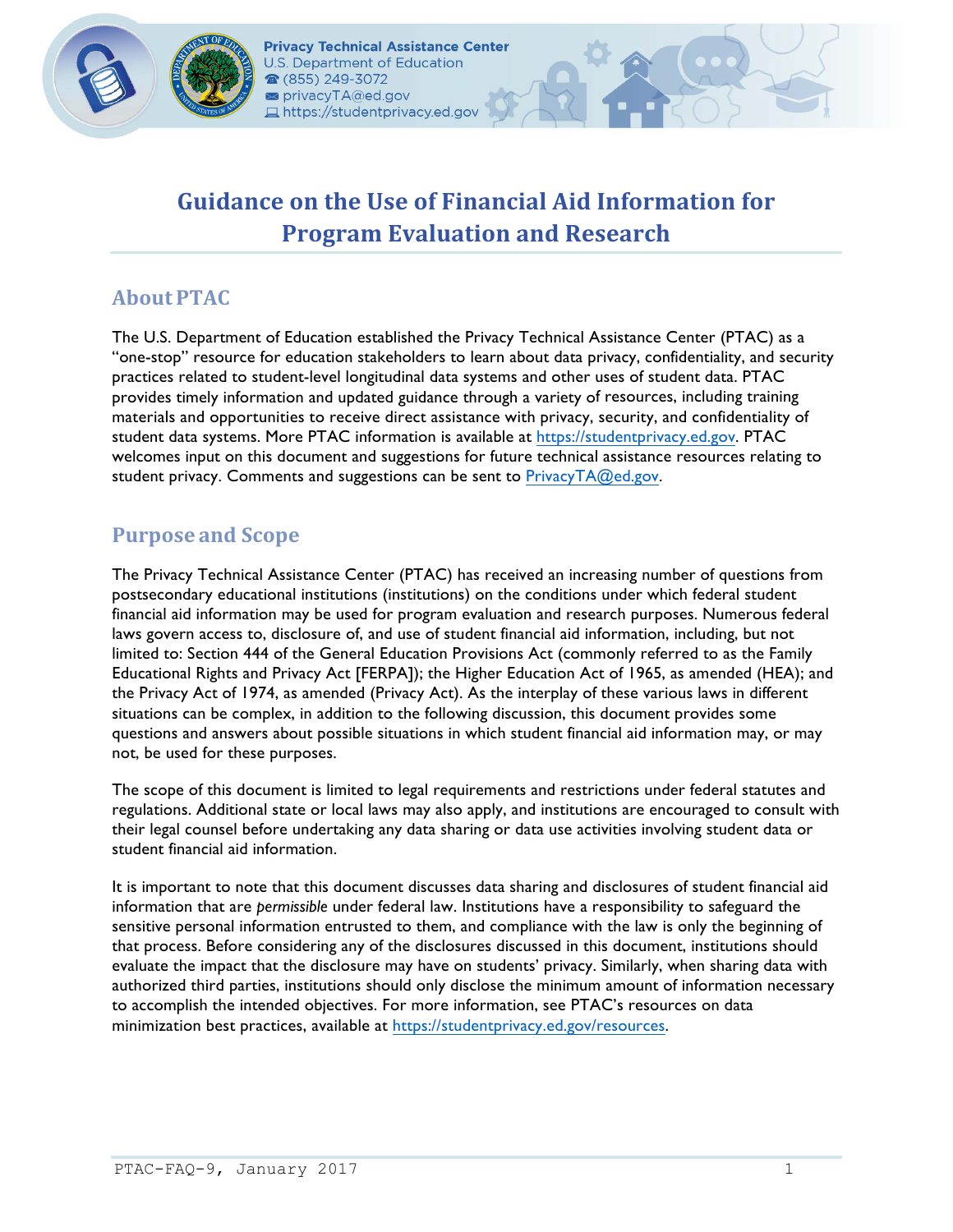### **Types of Financial Aid Data**

 Institutions have different types of student financial aid information, some of which are provided to the institution by the U.S. Department of Education (the Department), some of which are directly obtained from students, and some of which are created by the institution. Different federal laws may impact institutions' use of this information, depending on the source of the data and whether personally identifiable information (PII) has been properly de-identified.

 PII is information that can be used to identify an individual. FERPA's definition of PII includes any information that, alone or in combination, is linked or linkable to a specific student that would allow a reasonable person in the school community to identify the student with reasonable certainty.<sup>1</sup> If PII has been successfully removed from data, then these *de-identified* data may be disclosed without the individual's consent.<sup>2</sup> It is important to note that proper de-identification of education records consistent with FERPA's definition of PII is often difficult and generally entails more than removing the student's name and identifying number (e.g., Social Security number). Proper de-identification of individual-level student data typically requires the removal of all direct and indirect identifiers, followed by the application of one or more statistical disclosure limitation (SDL) techniques. These techniques include suppression (e.g., redacting all or some of the records for students from small subgroups or with uncommon characteristics), recoding (e.g., replacing continuous variables like income with categorical variables like income quartile), and perturbation (e.g., introducing noise or error into the data or swapping variable values for individuals at risk of re-identification). More information about the application of these types of SDL techniques on education data is available through PTAC at https://studentprivacy.ed.gov.

 To understand how institutions may use student financial aid information for program evaluation and research purposes, it is important to first distinguish the different types and sources of data, and the federal laws that govern them.

### National Student Loan Data System (NSLDS)

 NSLDS is the Department's central database for information about individual student aid recipients and provides a centralized, integrated view of a student's Title IV loans and grants through their entire lifecycle, from aid disbursement through closure. NSLDS data include data received from institutions, agencies that guarantee loans and loan holders in the Federal Family Education Loan (FFEL) Program, and the Department's student loan servicers.

#### Free Application for Federal Student Aid(FAFSA) and Institutional Student Information Record (ISIR)

 Current and prospective college students (and in some cases their parents) fill out the FAFSA to apply for assistance under the federal student financial aid programs. The FAFSA may also be used to apply for state and institutional student aid. Applicants submit the completed FAFSA to the Department, which then processes the FAFSA information to determine the student's financial aid eligibility. The electronic record generated by the Department from the FAFSA and provided to institutions and state student aid

 1 34 CFR § 99.3

 $^{2}$  34 CFR  $\S$  99.31 (b)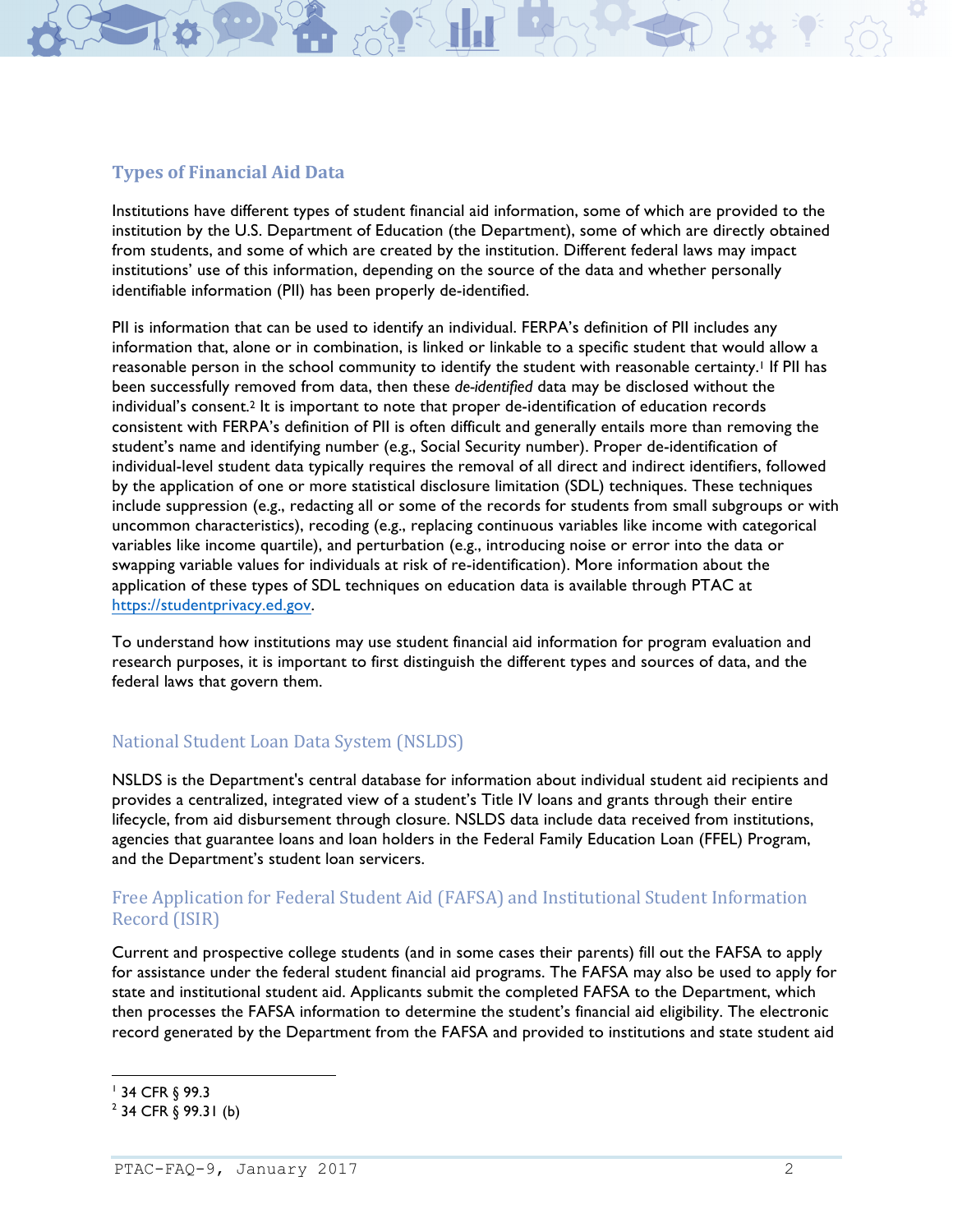agencies is the ISIR. The FAFSA applicant receives similar information from the Department on a Student Aid Report (SAR).

 The ISIR contains information reported on the FAFSA, key processing results, and the student's financial aid history as reflected in the NSLDS. Since it is the use of the information provided to institutions on the ISIR that results in the institution's determination of the student's aid eligibility, that eligibility and the resultant award and disbursement data, including information from the Common Origination and Disbursement (COD) System, are covered by the same usage and disclosure requirements that apply to FAFSA/ISIR information.

#### Education Records

 Under FERPA, an education record is, except as otherwise provided, any record that directly relates to the student and that is maintained by, or on behalf of, an educational agency or institution or a party acting for the educational agency or institution.<sup>3</sup> This definition includes student financial aid information, including information from ISIRs, information directly obtained from NSLDS and COD, and information from the institution's own financial aid systems and databases, so long as the student financial aid information is directly related to a student and is maintained by the institution or a party acting on behalf of it.

### **Applicable Laws**

 The applicable federal laws related to the matters discussed in this guidance include FERPA, the HEA, and the Privacy Act. As the access and use restrictions of these statutes are jointly implicated in any proposed disclosure and use of financial aid information by an educational institution, the most restrictive provisions of each law will apply.

#### Family Educational Rights and Privacy Act (FERPA)

 FERPA is a federal law that protects the privacy of student education records. FERPA applies to all educational agencies and institutions that receive funds under a program administered by the Department. This includes institutions that participate in the federal student assistance programs authorized under Title IV of the HEA.

In the postsecondary context, FERPA gives students<sup>4</sup> the right to

- inspect and review their education records, except as otherwise limited;<sup>5</sup>
- • request that information that is inaccurate, misleading, or in violation of the students' rights of privacy be amended (corrected); and
- • consent to disclosure of their education records and the PII contained therein, unless an exception to FERPA's general consent requirement applies.

 $3$  20 U.S.C. 1232g(a)(4) and 34 CFR § 99.3

 $^4$  FERPA establishes rights for parents. When a student turns 18, or enrolls at a postsecondary institution at any age, those rights transfer to the student. 20 U.S.C. 1232g(d)

 $5$  34 CFR  $\S$  99.12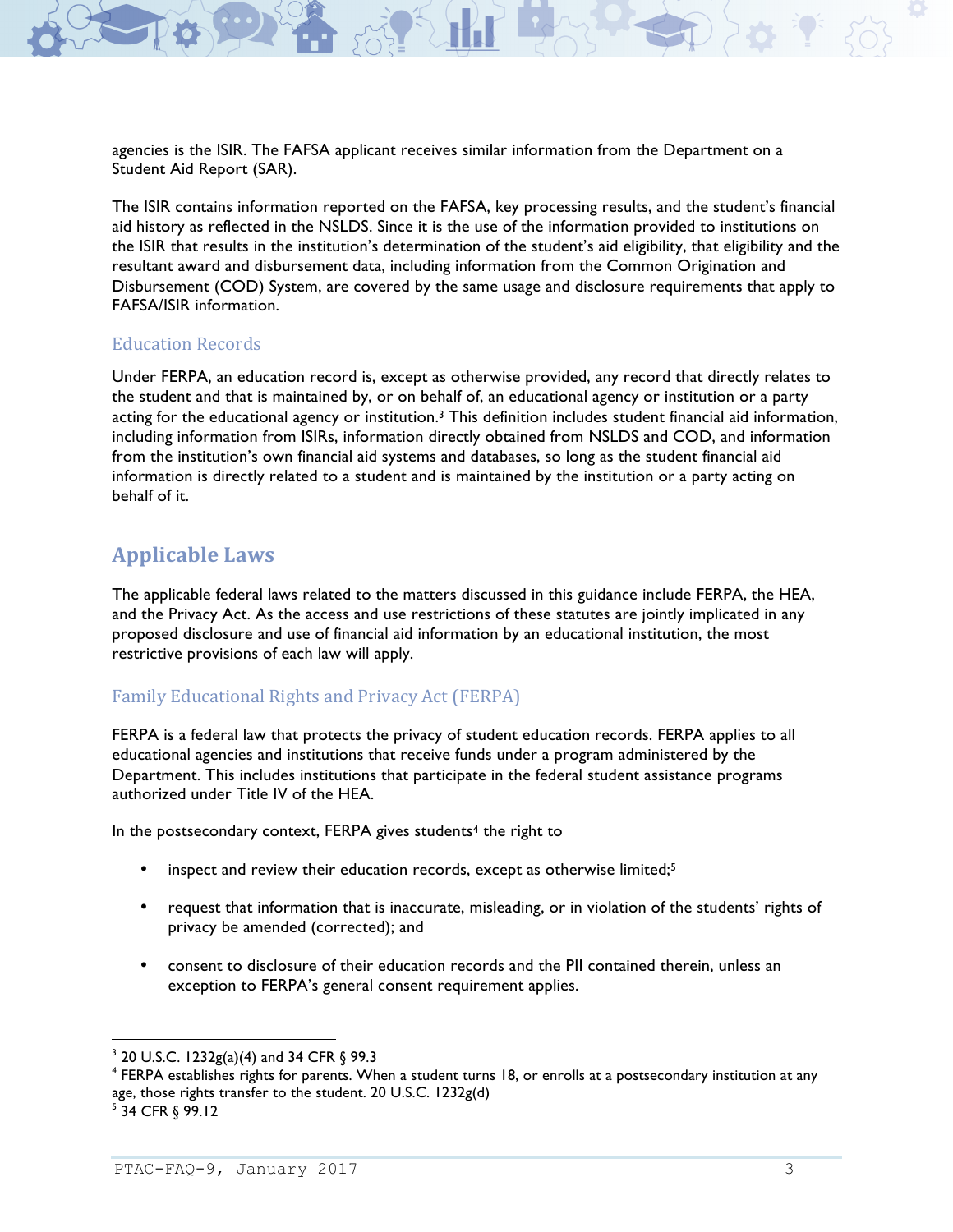Any ISIR information or any other student financial aid data that are directly related to a student and provided to and maintained by an institution, or created and maintained by an institution, constitute education records under FERPA, and are protected against unauthorized release. Therefore, when disclosing student financial aid data to other entities, such as researchers, institutions must consider whether prior written consent from the student is required. Institutions must also comply with FERPA's other data protection provisions, such as its record-keeping requirements.

 FERPA has several exceptions to the general requirement of consent that permit educational institutions to disclose PII from education records without consent, provided all applicable FERPA requirements are met. Some of those exceptions include:

#### Financial Aid Exception

 Under FERPA's Financial Aid Exception, institutions may disclose, without prior written consent, PII student has received, if the information is necessary to from education records in connection with financial aid for which a student has applied or which a

- determine the student's eligibility for the aid;
- determine the amount of the aid;
- determine the conditions for the aid; or
- enforce the terms and conditions of the aid.<sup>6</sup>

#### **School Official Exception**

 Under FERPA's School Official Exception, institutions may disclose, without prior written consent, PII serving as school officials (e.g., to a contractor, consultant, volunteer, or other party) provided that the recipient of the records from education records to other individuals within the institution, or to others outside the institution

- • performs an institutional service or function for which the institution would otherwise use employees (if disclosing to a party outside the institution);
- • is under the direct control of the institution with respect to the use and maintenance of education records;
- • only uses the PII from education records for the purpose(s) for which the disclosure was made and only further discloses PII from education records as authorized by the institution and in compliance with FERPA;
- meets the criteria specified in the institution's annual notification of FERPA rights; and
- • has been determined by the institution to have a legitimate educational interest in the education records.7

 $6$  20 U.S.C. 1232g(b)(1)(D) and 34 CFR § 99.31(a)(4)

 $7$  20 U.S.C. 1232g(b)(1)(A) and 34 CFR § 99.31(a)(1).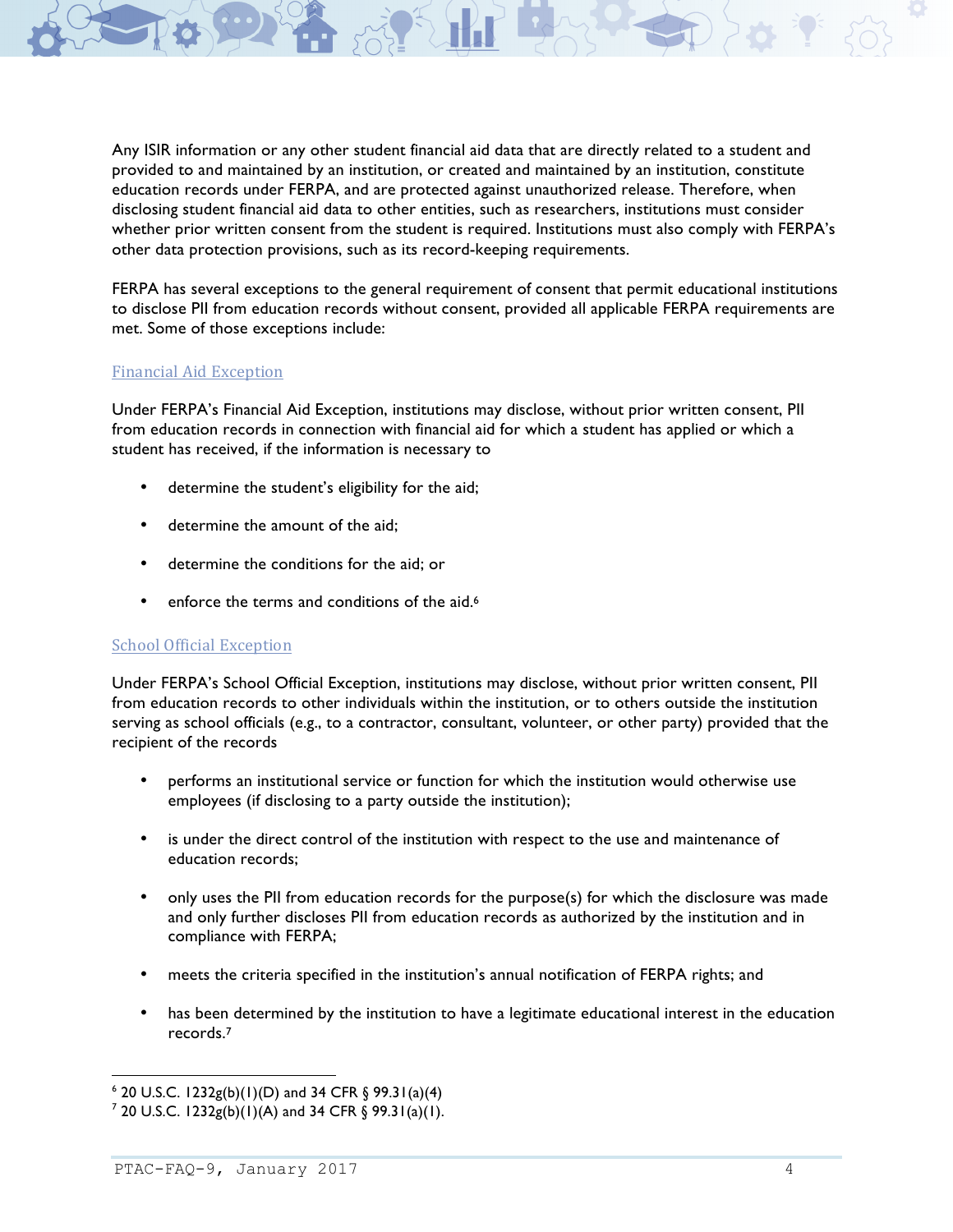official" and what constitutes a "legitimate educational interest." These criteria may differ from one institution to the next. The criteria for both must be published in the institution's annual notification of It is the responsibility of each institution to establish criteria defining who is considered a "school FERPA rights.

#### Audit and Evaluation Exception

 FERPA's Audit and Evaluation Exception allows an institution to disclose, without prior written consent from the student, PII from student education records to authorized representatives of certain officials and entities including, but not limited, to state and local educational authorities. While individual institutions are typically not considered educational authorities under state law, it is common for states to establish a postsecondary educational authority (e.g., a Higher Education Governing Board, a Board of Regents, or a similar entity) to evaluate postsecondary education programs within the state. These entities are considered educational authorities under FERPA. Access to such PII may only be given to authorized representatives of educational authorities in connection with an audit or evaluation of legal requirements that relate to those programs. Unless the authorized representative is an employee of the state or local educational authority, there must be a written agreement in which the authorized representative has been so designated.<sup>8</sup> federal- or state-supported education programs, or for the enforcement of, or compliance with, federal

#### Studies Exception

 FERPA's Studies Exception allows institutions to disclose, without prior written consent from the student, PII from student education records to a third party (e.g., an outside researcher, nonprofit organization, etc.) conducting a study for, or on behalf of, the institution for the purpose of

- developing, validating, or administering predictive tests;
- administering student aid programs; or
- improving instruction.<sup>9</sup>

 Under the Studies Exception, an institution may disclose PII from education records and a state or local educational authority or agency headed by an official listed in 34 CFR § 99.31(a)(3) may redisclose personally identifiable information from education records, only if

- • the study is conducted in a manner that does not permit personal identification of parents and students by individuals other than representatives of the organization that have legitimate interests in the information;
- • the information is destroyed when no longer needed for the purposes for which the study was conducted; and
- • the [institution or state or local educational authority or agency headed by an official listed in 34 CFR  $\S$  99.31(a)(3)] enters into a written agreement with the organization that

 $8$  20 U.S.C. 1232g(b)(1)(C), (b)(3), and (b)(5) and 34 CFR §§ 99.31(a)(3) and 99.35.

 $9$  20 U.S.C. 1232g(b)(1)(F) and 34 CFR § 99.31(a)(6).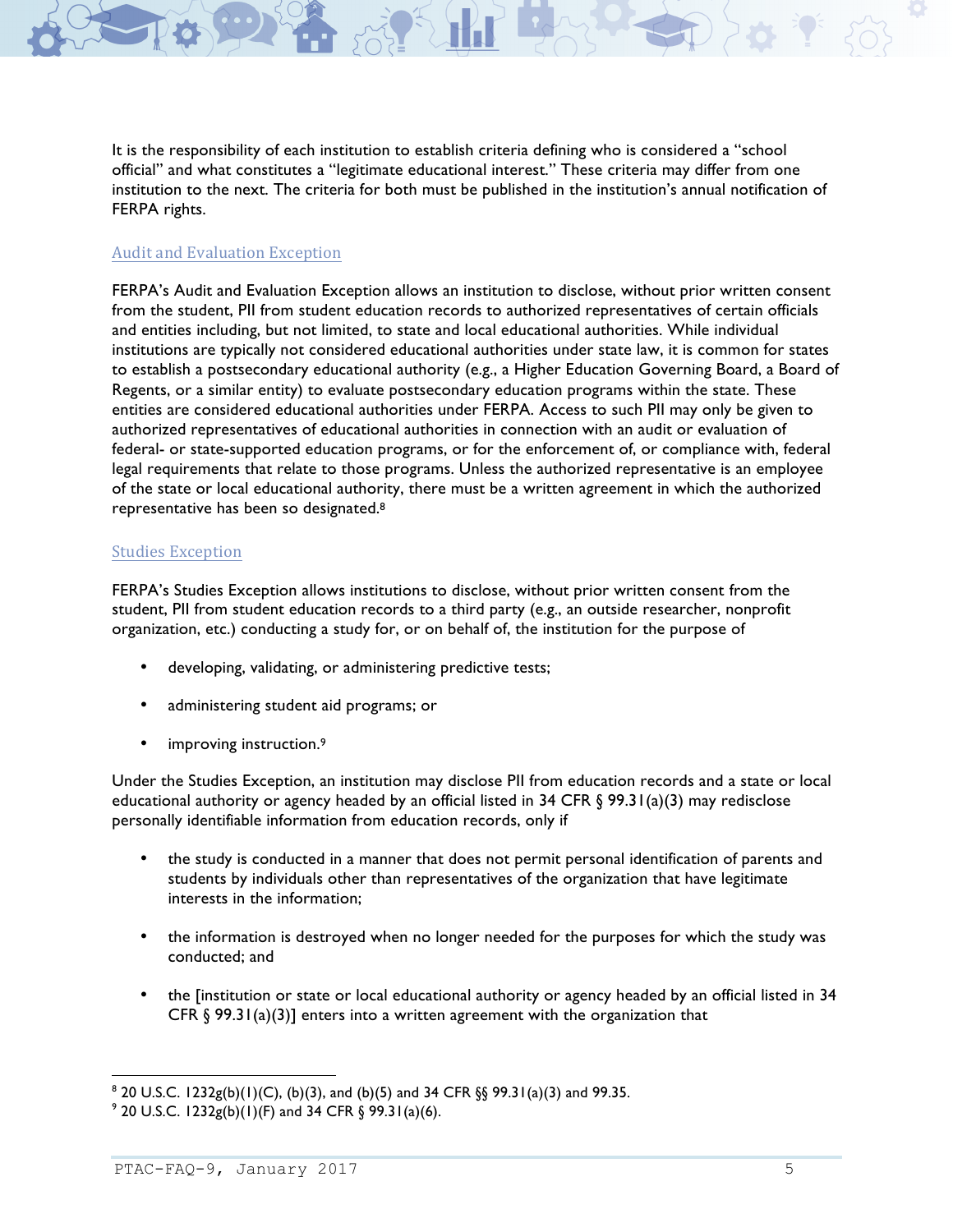- - $\circ$  specifies the purpose, scope, and duration of the study or studies and the information to be disclosed;
	- records only to meet the purpose or purposes of the study as stated in the written  $\circ$  requires the organization to use personally identifiable information from education agreement;
	- $\circ$  requires the organization to conduct the study in a manner that does not permit personal identification of parents and students, as defined in this part, by anyone other than representatives of the organization with legitimate interests; and
	- $\circ$  requires the organization to destroy all personally identifiable information when the information is no longer needed for the purposes for which the study was conducted and specifies the time period in which the information must be destroyed.<sup>10</sup>

#### **Higher Education Act**

 The HEA is the federal law that governs the administration of most federal student financial aid programs. The HEA authorizes numerous federal student aid programs that provide support to both individuals pursuing a postsecondary education and to postsecondary educational institutions. The provisions of the HEA apply differently to information collected or derived from the FAFSA/ISIR (including institutional award and disbursement information) and to data included in NSLDS (including data on the ISIR from NSLDS).

 Section 483(a)(3)(E) of the HEA restricts the use of the FAFSA/ISIR data to the application, award, and administration of aid awarded under federal student aid programs, state aid, or aid awarded by eligible institutions. The Department interprets **"administration of aid"** to include audits and program evaluations necessary for the efficient and effective administration of those student aid programs.

 Section 485B(d)(2) of the HEA prohibits nongovernmental researchers or policy analysts from accessing PII from NSLDS, while HEA section 485B(d)(5)(B) prohibits the use of NSLDS data for marketing purposes. It is important to note that these prohibitions are applicable to all NSLDS data, including NSLDS data received by institutions via the ISIR.

#### Privacy Act

 The Privacy Act governs the collection, maintenance, use, and disclosure by federal agencies of records contained in the agencies' systems of records.11 The Privacy Act requires federal agencies that maintain a system of records to comply with a number of requirements, including, but not limited to, establishing appropriate safeguards to ensure the security and confidentiality of these records.<sup>12</sup> As discussed in more detail below, the Department enters into a Student Aid Internet Gateway (SAIG) Agreement with

 $10$  34 CFR § 99.31(a)(6)(iii)

 11 The term "system of records" means a group of any records under the control of any agency from which information is retrieved by the name of the individual or by some identifying number, symbol, or other identifying particular assigned to the individual. 5 U.S.C. 552a(a)(5).  $12$  5 U.S.C. 552a(e)(10)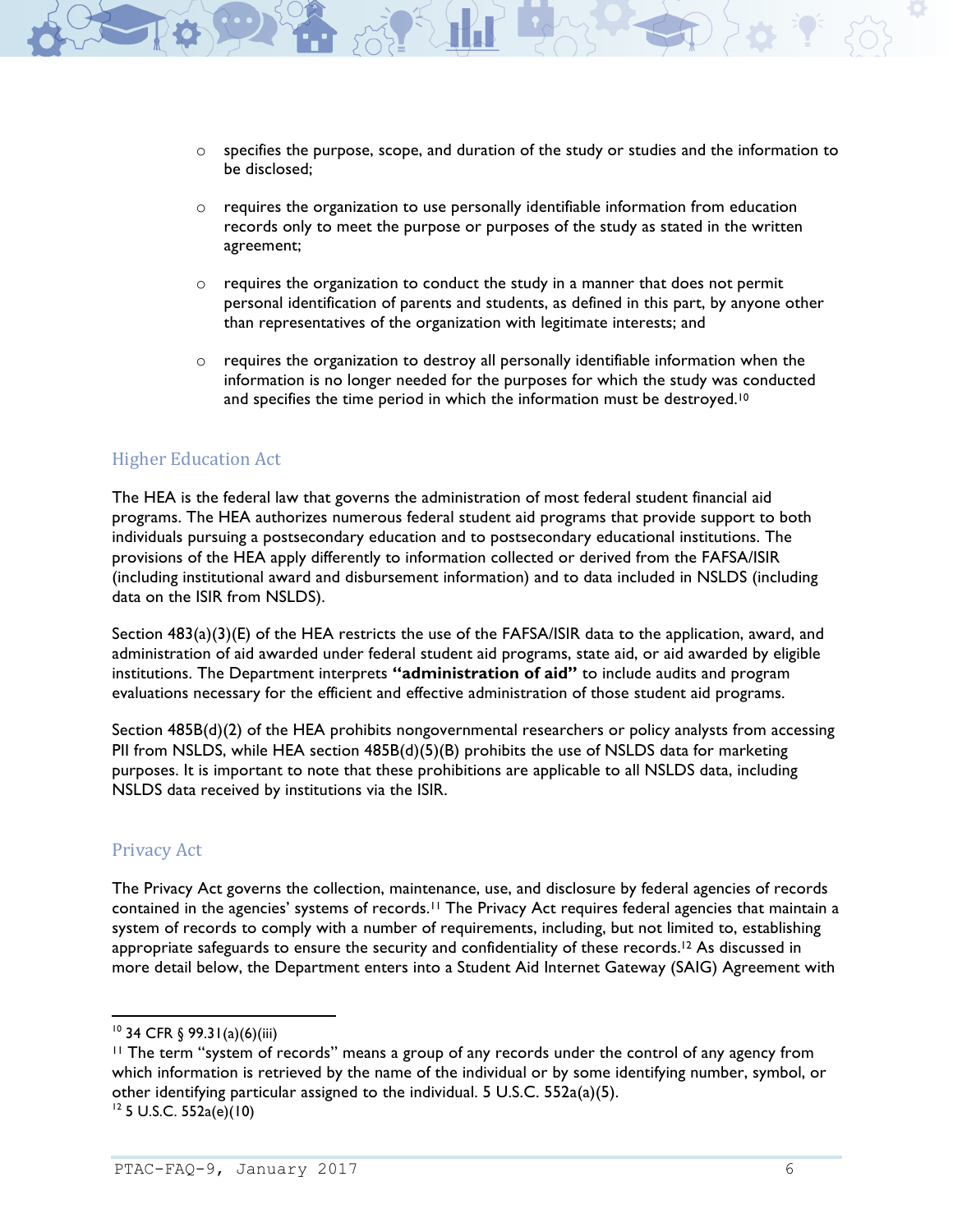institutions to establish the conditions and safeguards under which the Department provides institutions with the Department's Privacy Act-protected student financial aid data.

 The Privacy Act generally prohibits federal agencies from disclosing records from their systems of records without prior written consent of the individual to whom the record pertains. There are a number of exceptions to this provision that can be found in 5 U.S.C. 552a(b). Of the exceptions listed, Section 552a(b)(3) and 552a(b)(5) are particularly relevant to the Department in terms of permitting the Department to disclose Privacy Act-protected student financial aid data to institutions. Section 552a(b)(3) permits the Department to disclose a record from a system of records without written consent for "a routine use," which means, with respect to the disclosure of a record, the use of such records is restricted to purposes compatible with the purpose for which the record was collected. The specific routine uses allowed for each system of records are listed in the applicable System of Records Notice.<sup>13</sup> Section 552a(b)(5) permits the Department to disclose a record from a system of records without written consent to a receiving entity that has provided written assurance that the record will be used solely as a statistical research or reporting record and that the record is to be transferred in a form that is not individually identifiable.<sup>14</sup> In cases where the institution seeks to disclose student financial aid data that was obtained directly from a system of records of the Department to another entity for statistical research purposes, the disclosing entity (e.g., the institution) must provide the Department with a written assurance that the data obtained from the Department's system of records have been properly de-identified, and the receiving entity (e.g., the researcher) must provide the Department with a written assurance that the data will only be used for statistical purposes. These written assurances must be sent to PTAC (at <u>PrivacyTA@ed.gov</u>) before an institution discloses an individual student's financial aid data obtained directly from a system of records of the Department to another entity for statistical research purposes without the student's written consent.

### Student Aid Internet Gateway

 The SAIG was established to allow authorized entities, including postsecondary educational institutions, to exchange data electronically with the Department. The SAIG Agreement establishes the conditions under which the Department will provide to the institution certain data received or generated by the Department concerning FAFSA applicants as well as other Department data. The Department has a contractual agreement with every institution that receives financial aid information through the SAIG. All data uses must be consistent with this Agreement. Under the SAIG Agreement, access, disclosure, and use of data is limited to "authorized personnel." The Department interprets "authorized personnel" to include anyone who is permitted access to the information under all applicable statutes and regulations.

<sup>&</sup>lt;sup>13</sup> The Privacy Act requires Federal Agencies to publish notices in the Federal Register for all systems of records that they maintain. The U.S. Department of Education's Systems of Records Notices (SORNs) are available on the Department's website at: https://www2.ed.gov/notices/ed-pia.html

 14 OMB Guidelines, 40 Fed. Reg. 28,948, 28,954 -July 9, 1975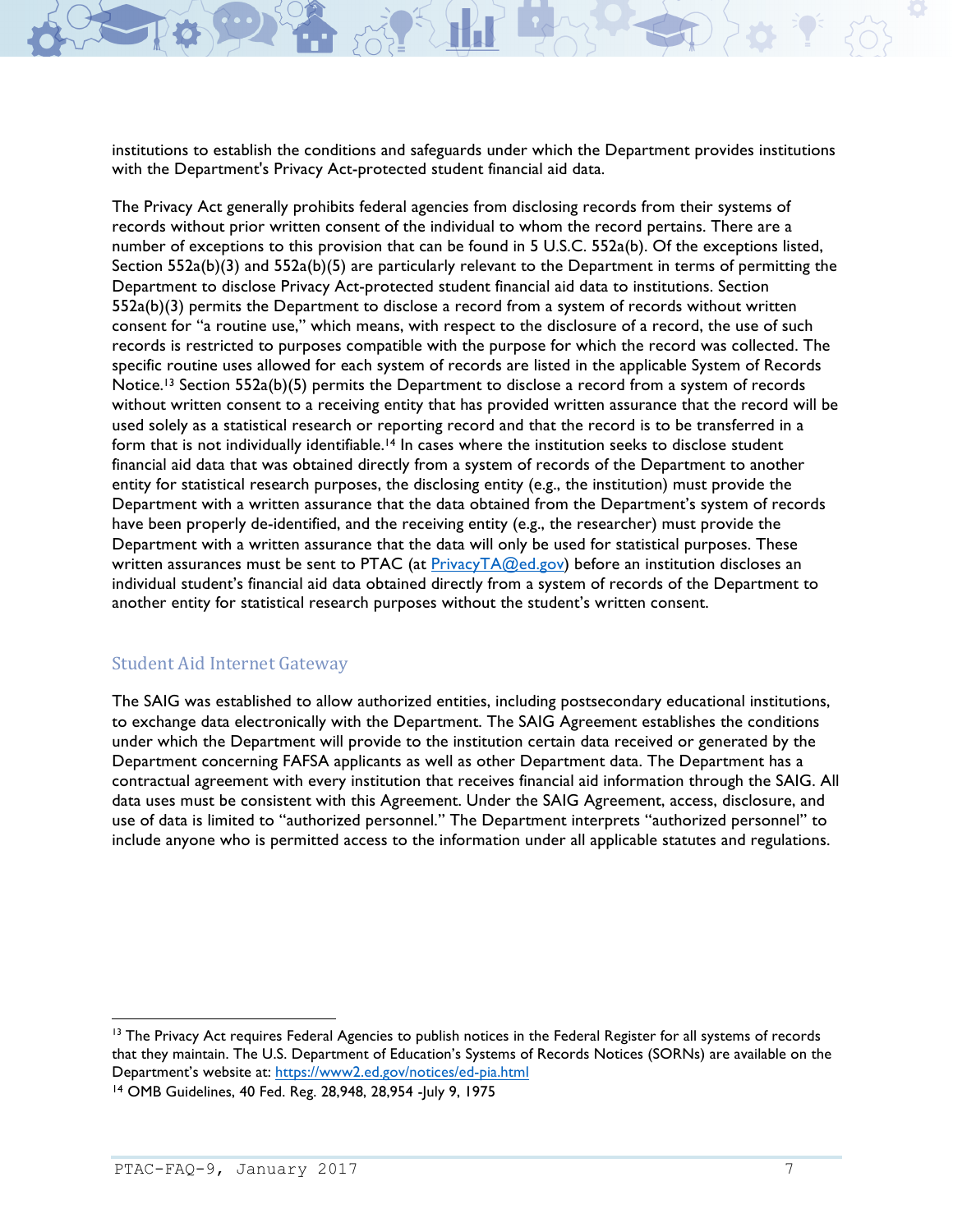## **Frequently Asked Ouestions**

#### **Can an institution provide student financial aid data obtained directly from NSLDS and that are de-identified to a researcher not affiliated with the institution?**

 Yes, under certain circumstances, an institution may provide de-identified student financial aid data originally obtained directly from NSLDS to a researcher not affiliated with the institution for statistical research purposes. The Privacy Act permits the nonconsensual disclosure of records to an individual who has provided the Department with written assurance that the records will be used solely for statistical research purposes and that the records will be transferred in a form that is not individually identifiable.<sup>15</sup> Both the institution's written assurance that the data have been properly de-identified and the researcher's written assurance that the data will only be used for statistical purposes must be sent to the PTAC (at <u>PrivacyTA@ed.gov</u>) before disclosing a student's financial aid data obtained directly from a system of records of the Department without the student's consent. FERPA also permits institutions to disclose de-identified records and information pursuant to 34 CFR § 99.31(b). If, however, the data are not obtained directly by the institution from a Department system of records (such as NSLDS) and are ISIR data maintained by the institution, written assurance to PTAC is not required. In this case, the applicable HEA and FERPA provisions governing NSLDS and FAFSA/ISIR data still apply. For guidance on the proper de-identification of data, please consult PTAC's resources on disclosure avoidance and de-identification, available at https://studentprivacy.ed.gov.

#### **Can an institution that is legally part of apublic system of postsecondary institutions**  provide ISIR data including PII, to their administrative central system-wide office or provide ISIR data including PII, to their administrative central system-wide office or<br>governing board staff for an evaluation of tuition and student financial aid programs?

 Yes, if the central office or governing board is considered a state educational authority under state law, the institution may provide ISIR data, including PII, to such central office or governing board for the purpose of evaluating tuition and student financial aid levels. The evaluation of federal- or state- supported financial aid programs administered by the institution is permissible under FERPA's "audit or evaluation" exception. And, as the measurement and analysis of the impact of federal, state, and institution-system student aid programs and policies is necessary for data-driven decision-making, the evaluation can be considered part of the broader process of "administration of aid [under Title IV,] state aid, or aid awarded by eligible institutions," and thus is permissible under the HEA. In this scenario, while the data include PII, the HEA prohibitions on accessing NSLDS data do not apply since the recipients are governmental researchers or policy analysts, and the NSLDS data are not being used for marketing purposes. Since the institution is not obtaining student financial aid data directly from a Department system of records, the Privacy Act does not apply to the institution in this scenario.

#### **Can an institution generate and publish de-identified, aggregate statistics using FAFSA/ISIR data about students receiving financial aid at the institution?**

 Yes, the Department considers the production of de-identified, aggregate, descriptive statistics about program participants to be a permitted use of FAFSA/ISIR data related to the administration of a financial aid program. In contrast with the disclosure of de-identified data obtained directly from the Department's systems of records, as discussed above, no assurance is required for the release of properly de-identified, aggregate data in these circumstances. Under the HEA, if the aggregate statistics being generated and published use NSLDS data, then those statistics cannot be used for marketing

 $15$  5 U.S.C. § 552a(b)(5)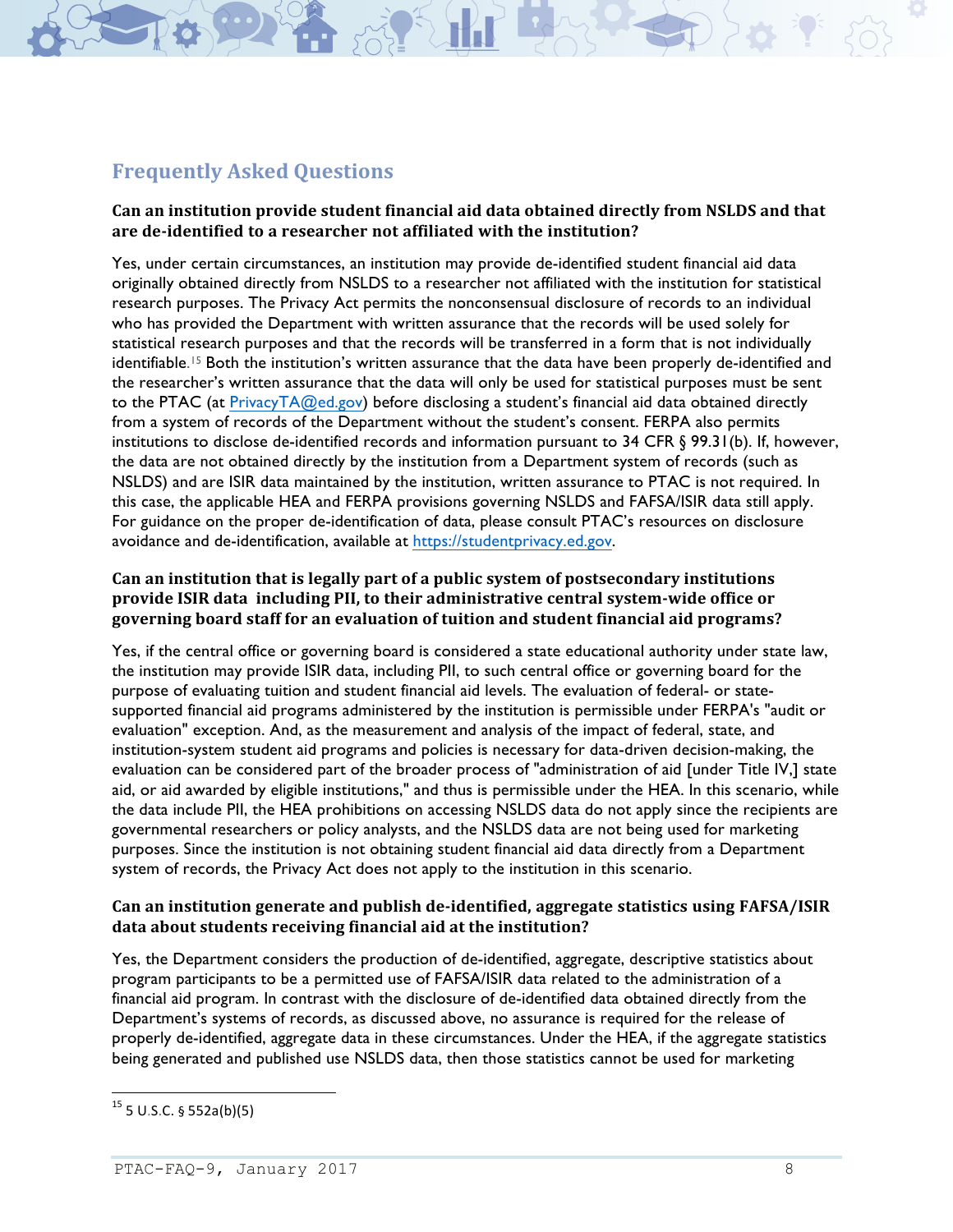purposes. Since the institution is not obtaining student financial aid data directly from a Department system of records, the Privacy Act does not apply to the institution in this scenario. For guidance on how to properly de-identify aggregate statistics, please consult PTAC's resources on disclosure avoidance and de-identification, available at https://studentprivacy.ed.gov.

#### Can an institution use a student's financial aid information provided by a student on the Can an institution use a student's financial aid information provided by a student on the<br>FAFSA to recruit a student who has not yet enrolled or tried to enroll at the institution?

 Yes, if the prospective student elected to have his or her FAFSA information sent to the institution, the institution's admissions office may contact the student about the application and admission process. The financial aid office may use the student's financial aid information provided by the student on the FAFSA to communicate proposed financial aid award information. FERPA is not implicated, as the student has not yet enrolled at the institution. The HEA permits this disclosure and use as it directly relates to the process of awarding financial aid to the prospective student. Since the institution is not obtaining student financial aid data directly from a Department system of records, the Privacy Act does not apply to the institution in this scenario. However, even when permissible under applicable federal laws, institutions should consider whether nonconsensual use of PII in this fashion is consistent with institutional values, as well as state and local law.

#### **Can an institution's housing office obtain FAFSA/ISIR data to determine if a student qualifies for a housing fee deferral pending financial aid disbursement?**

 Yes, this is permissible under the HEA to the extent that the information is related to the effective and efficient administration (in this case, disbursement) of financial aid. It is also permissible under FERPA's School Official exception, provided that the criteria in the institution's annual notification of FERPA rights have been met. That is, the institution must determine that the disclosure is to a school official with a legitimate educational interest. Since the institution is not obtaining student financial aid data directly from a Department system of records, the Privacy Act does not apply to the institution in this scenario.

#### **Can a financial aid office shareFAFSA/ISIR data, including PII about students who receive student aid, with institutional staffresponsible for analyses, audits, orevaluations at the Institution (e.g., an Institutional Research Office)?**

 Under some circumstances, this may be permissible. Under FERPA's School Official exception, this is permissible provided that the recipient meets the criteria of a "school official with legitimate educational interest" as defined in the institution's annual notification of FERPA rights. Under the HEA, this may be permissible to the extent that the Institutional Research Office, auditor, or analyst is performing a function that is necessary to the efficient and effective administration of student aid. And, if the data are NSLDS data, this may be permissible under HEA depending on whether the recipients of the data are governmental researchers or policy analysts. Disclosure for other purposes, however, is not permitted. Since the institution is not obtaining student financial aid data directly from a Department system of records, the Privacy Act does not apply to the institution in this scenario.

#### **Can a financial aid office shareFAFSA/ISIR data with an outside non-state scholarship organization?**

 No, the HEA only permits disclosure of student aid data for the purposes of application, award, or administration of aid awarded under federal student aid programs, state aid programs, or aid awarded by eligible institutions. Since the scholarship organization is not operating one of these programs, the institution may not disclose students' FAFSA/ISIR data, including award eligibility information, to the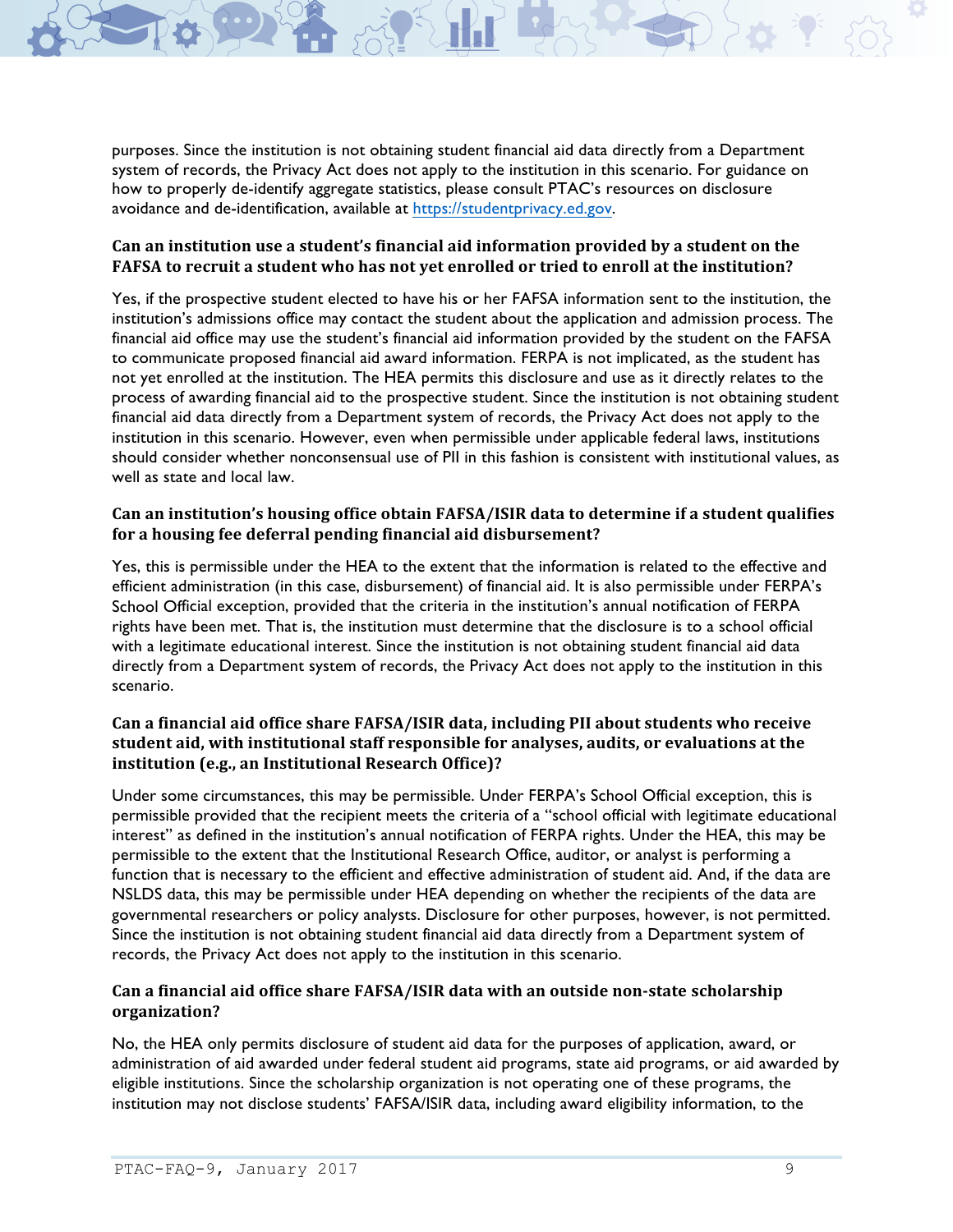

organization. Since the institution is not obtaining student financial aid data directly from a Department system of records, the Privacy Act does not apply to the institution in this scenario.